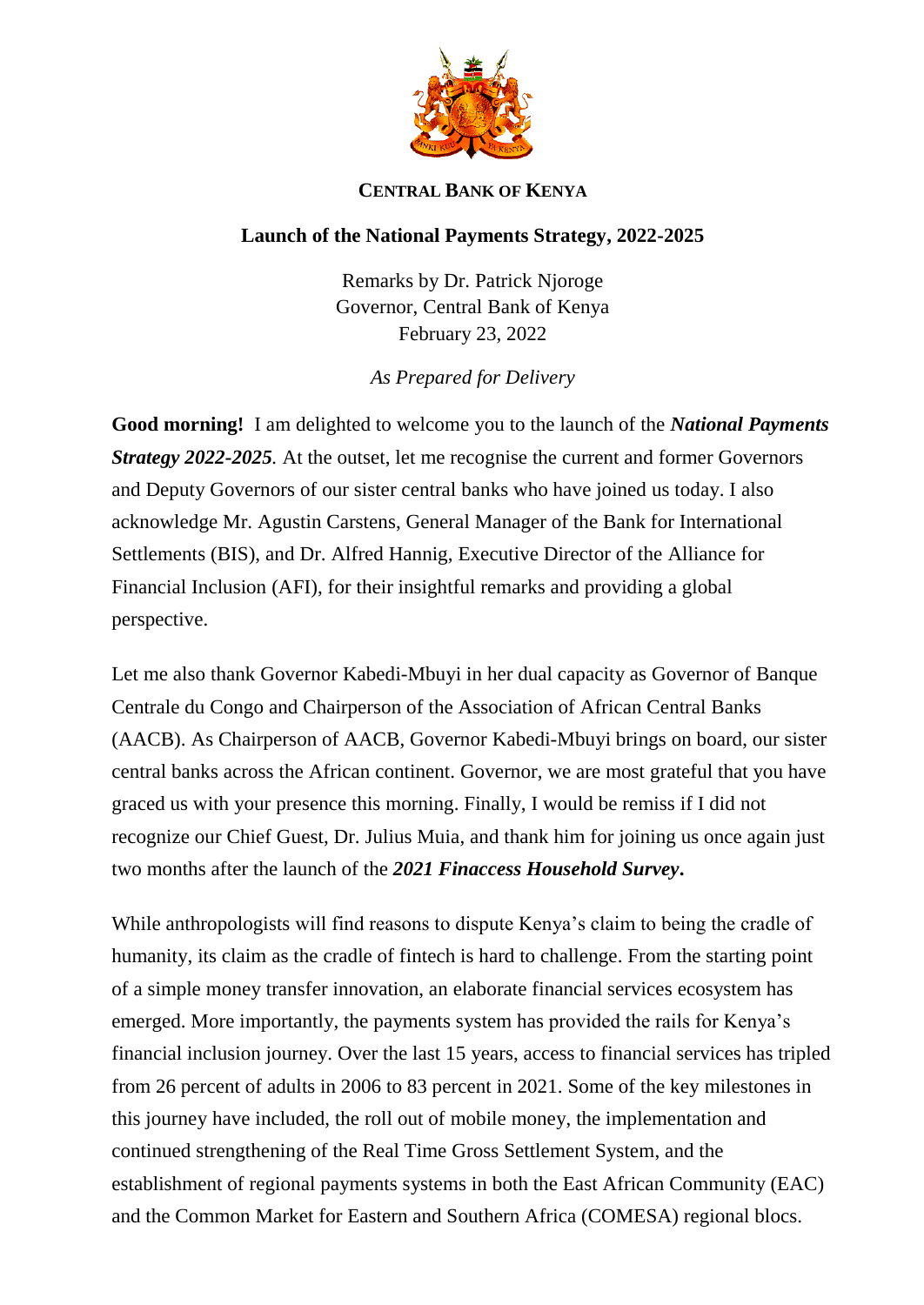Undoubtedly, we have achieved a lot, but much more remains to be done. Whereas, the COVID-19 pandemic on one hand accelerated the pace of digitization, on the other, it had a scarring effect on lives and livelihoods globally. Nevertheless, broad access to secure and efficient payment systems will be imperative, as we steer back to the path of shared prosperity for our citizens. Further, technological changes and innovations continue to gather pace. This has led to the emergence of new and prospective payment methods, including digital currencies such as electronic money, cryptocurrency, stable coins and Central Bank Digital Currencies (CBDCs). While each of these innovations offers prospective benefits, the inherent risks need to assessed carefully.

It is against this backdrop, that we are launching the National Payments Strategy. It seeks to consolidate the gains we have made so far, while illuminating the path towards a new chapter in Kenya's payments journey. Accordingly, the *Strategy* seeks to realise the vision of *a secure, fast, efficient and collaborative payments system that supports financial inclusion and innovations that benefit Kenyans.* This vision will be anchored on five core principles: *trust, security, usefulness, choice,* and *innovation.*

The *Strategy* has been developed through a consultative process with three overarching themes:

- First, *people-centricity*. While technology and innovations remain formidable allies, it is easy to fall for their allure. The test for any technology or innovation, as we push forward our payment frontiers, will be what need they meet. Mobile money has so aptly demonstrated what people-centricity means. In Kenya and across many other developing, frontier and emerging-market economies, the need to transfer money from rural to urban areas sowed the seeds of success of mobile money.
- Second, *maximizing opportunities while minimizing risks*. Technology and innovations present us with opportunities to address the frictions in payment systems. These include cost, convenience, ease of use and more broadly the customer experience. The *next generation payments systems* that we are aspiring to, come with the promise of instant, cheaper, more convenient and user-friendly services. But risks lurk in the neighborhood, including cybersecurity, data privacy and fraud. To calibrate the balance between risks and opportunities, we shall be guided by the principles in the *Strategy*. This will ensure that citizens can *trust* that their payments will be made on a timely and reliable basis, *securely, affordably and conveniently*. In effect, this will foster good order in our payment systems.